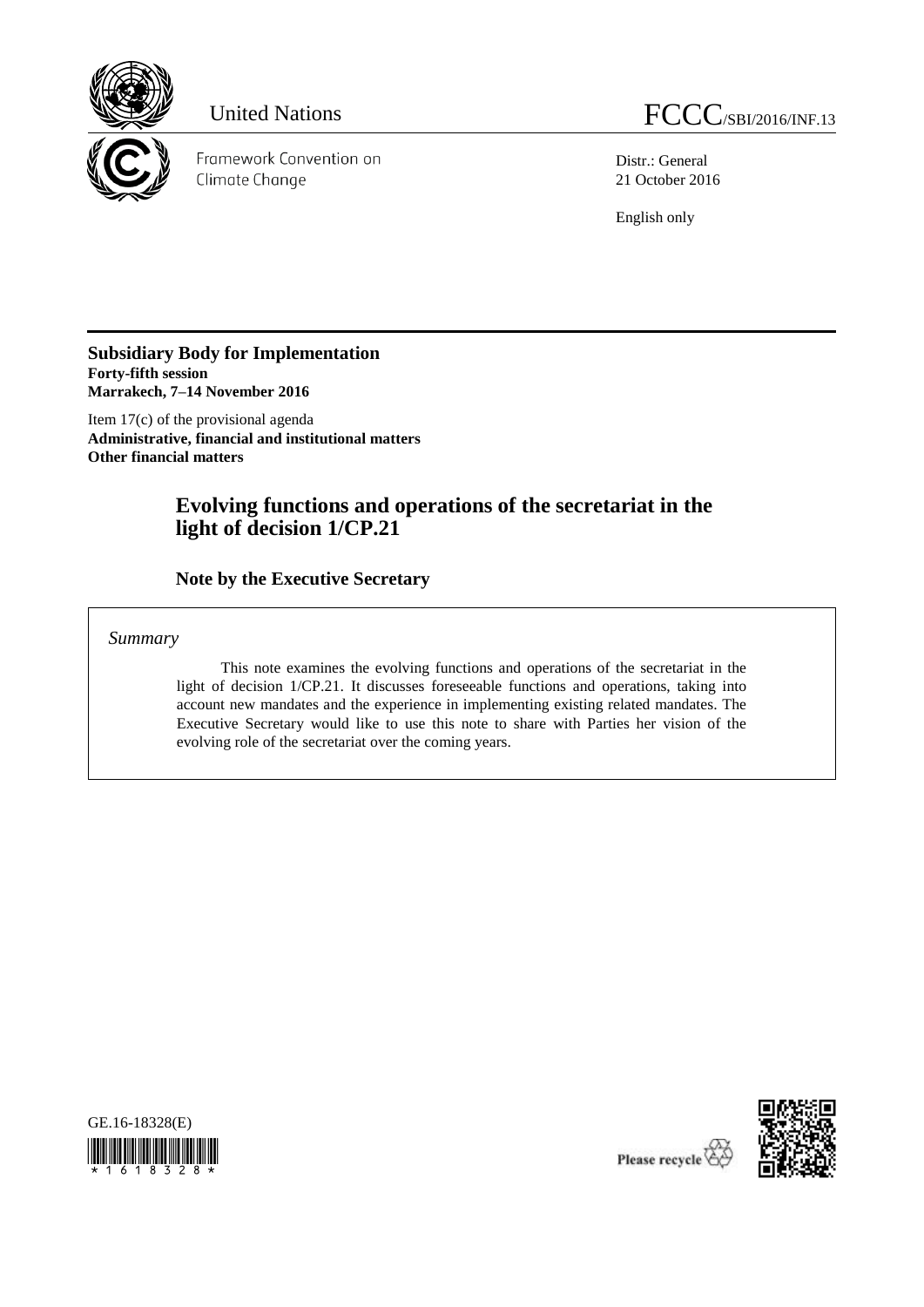## Contents

|    |                                                                                |                                                                         | Paragraphs | Page           |
|----|--------------------------------------------------------------------------------|-------------------------------------------------------------------------|------------|----------------|
| I. |                                                                                |                                                                         | $1 - 4$    | 3              |
|    | A.                                                                             |                                                                         | $1 - 3$    | 3              |
|    | Β.                                                                             |                                                                         | 4          | 3              |
| П. | Background: climate change architecture, role of the secretariat and resources |                                                                         | $5 - 21$   | 3              |
|    | А.                                                                             |                                                                         | $8 - 15$   | $\overline{4}$ |
|    | <b>B</b> .                                                                     | Resource constraints and the preparation of the UNFCCC budget 2018–2019 | $16 - 21$  | 6              |
| Ш. | Evolving functions and operations of the secretariat in the light of the       |                                                                         | $22 - 54$  | 7              |
|    | А.                                                                             | Specific mandates for the secretariat arising from the Paris Agreement  | $25 - 26$  | 8              |
|    | Β.                                                                             | Implementing new mandates and building on existing mandates             | $27 - 37$  | 9              |
|    | C.                                                                             |                                                                         | $38 - 43$  | 14             |
|    | D.                                                                             | Catalyzing climate action in the context of sustainable development     | $44 - 54$  | 15             |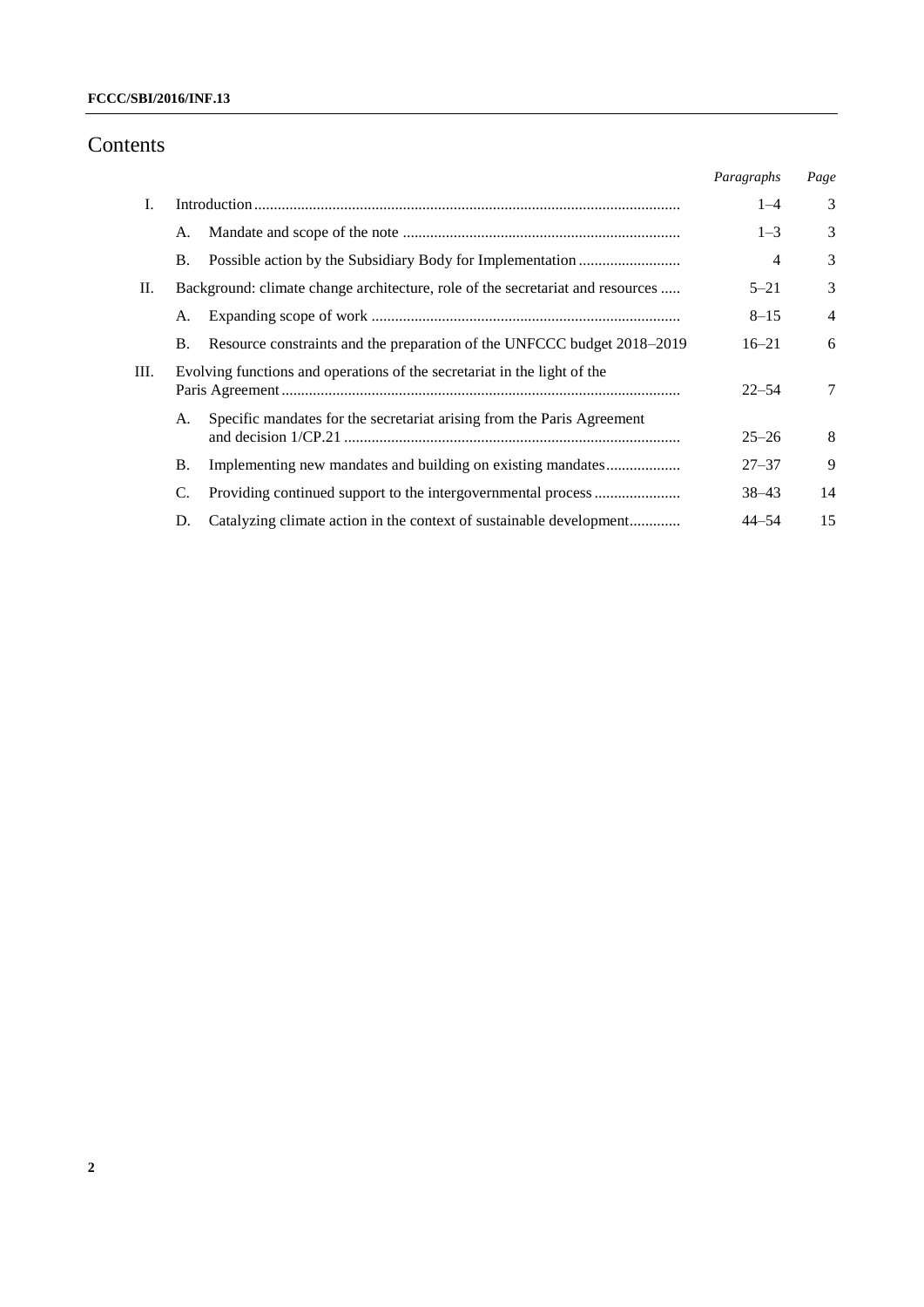## **I. Introduction**

### **A. Mandate and scope of the note**

1. At the forty-fourth session of the Subsidiary Body for Implementation (SBI), the Chair of the SBI informed Parties that, in response to requests from several Parties, the secretariat would prepare an information note on the evolving functions and operations of the secretariat in the light of decision  $1/CP.21$ .<sup>1</sup>

2. Responding to that mandate, this note discusses foreseeable functions and operations of the secretariat in the light of decision 1/CP.21, taking into account experience in implementing existing related mandates.

3. Further, on 18 July 2016, the new Executive Secretary of the secretariat took office. The Executive Secretary would like to use this note to share with Parties her vision of the evolving role of the secretariat over the coming years. She is committed to engaging all Parties in developing the UNFCCC budget for 2018–2019 to ensure that it meets the needs of Parties and achieves the objectives of the historic Paris Agreement.<sup>2</sup>

### **B. Possible action by the Subsidiary Body for Implementation**

4. The SBI is invited to consider the information contained in this document and to provide guidance to the secretariat in developing the UNFCCC budget proposal for the biennium 2018–2019.

## **II. Background: climate change architecture, role of the secretariat and resources**

5. The UNFCCC secretariat services the United Nations Framework Convention on Climate Change, its Kyoto Protocol and the Paris Agreement.

6. Over 20 years of progress in the UNFCCC process have generated substantial mandates that the secretariat implements. The implementation of those mandates requires a considerable scale of operations, as illustrated in figure 1, which presents a non-exhaustive list of services currently provided by the secretariat to support Parties and stakeholders in their efforts to act on climate change.

<sup>&</sup>lt;sup>1</sup> FCCC/SBI/2016/8, paragraph 171.

<sup>&</sup>lt;sup>2</sup> For further information, see <http://unfccc.int/9928.php>.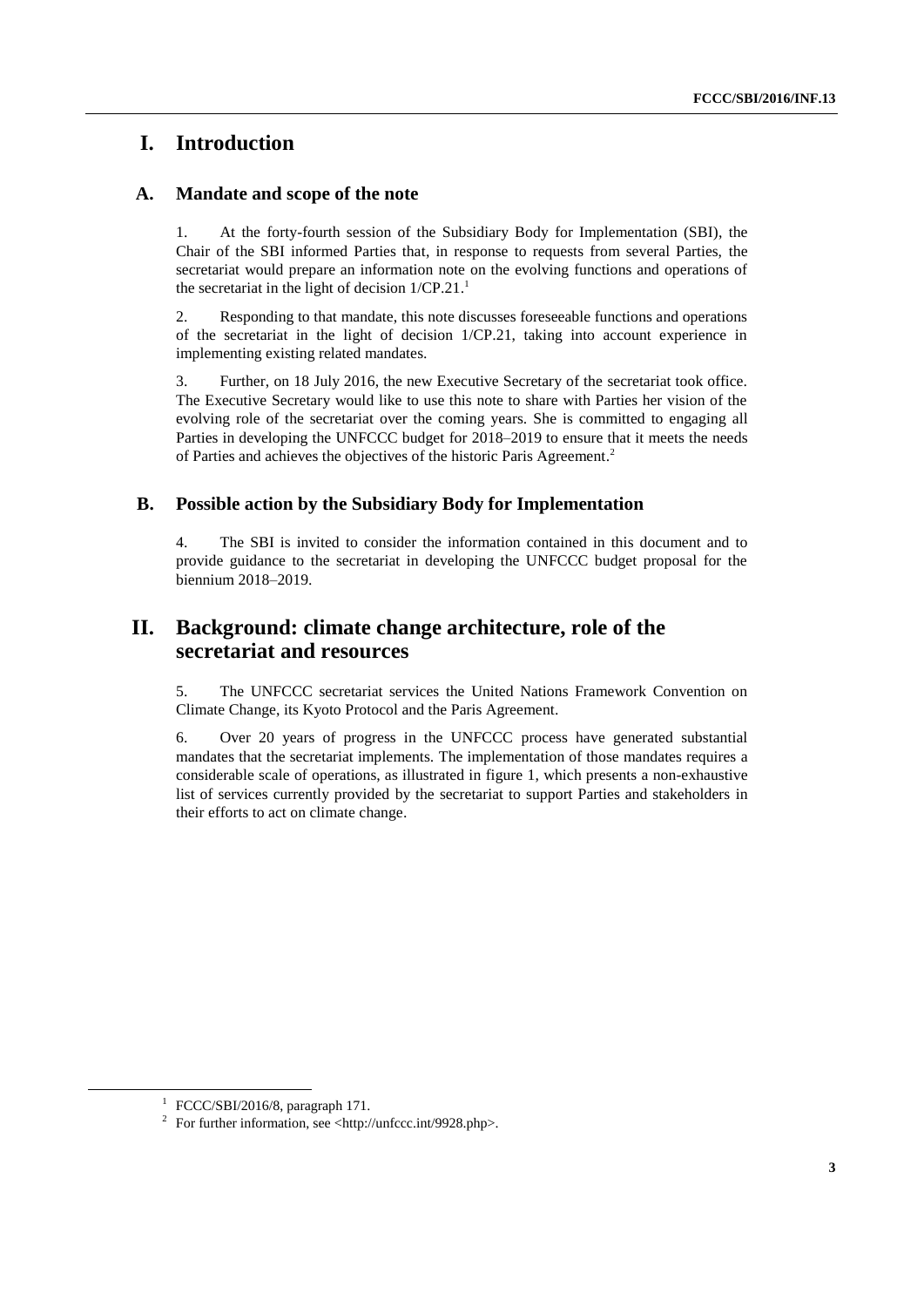### Figure 1

**UNFCCC secretariat facts and figures**



*Abbreviations*: BRs = biennial reports, BURs = biennial update reports, CDM = clean development mechanism,  $COP =$  Conference of the Parties,  $GHG =$  greenhouse gas, ITL = international transaction log, NCs = national communications, NDC = nationally determined contribution.

7. Progress in the UNFCCC process has shaped the functions of the secretariat as well as the type and nature of the services provided by it to Parties and stakeholders.

#### **A. Expanding scope of work**

- 8. Over the years, the role of the secretariat has evolved and expanded in three phases:
	- (a) Initial focus mainly on supporting the intergovernmental process, to also;
	- (b) Implementing the architecture of the climate regime, and increasingly to;
	- (c) Mobilizing enhanced action.

9. The distinct role of supporting the intergovernmental process has been the core function of the secretariat.

10. With the entry into force of the Kyoto Protocol and the operationalization of the Marrakesh Accords, the secretariat's implementation responsibilities increased significantly, especially with regard to the carbon market and reporting, review and data management.

11. Meanwhile, negotiations continued and even intensified under the Ad Hoc Working Group on Further Commitments for Annex I Parties under the Kyoto Protocol, the Ad Hoc Working Group on Long-term Cooperative Action under the Convention and the Ad Hoc Working Group on the Durban Platform for Enhanced Action, while implementation and technical activities carried on in parallel.

12. Key achievements of the UNFCCC negotiations include: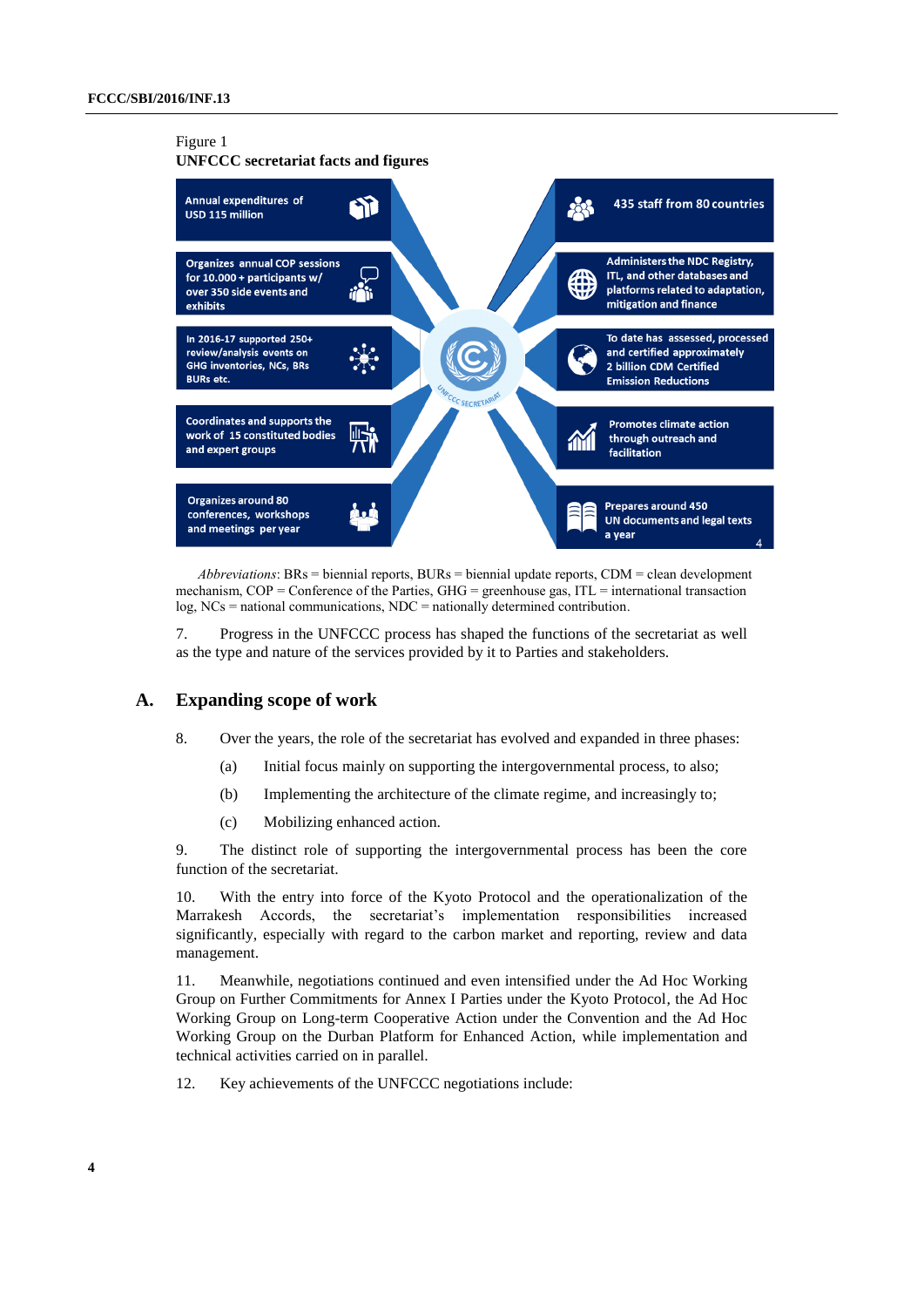(a) The adoption by Parties of modalities, procedures, mechanisms and other arrangements related to the reporting and review of data on greenhouse gas emissions, and measurement, reporting and verification systems;

- (b) The creation of a global carbon market;
- (c) The establishment of:
- (i) The Adaptation Framework;
- (ii) The Green Climate Fund;
- (iii) The Standing Committee on Finance;
- (iv) The Technology Mechanism;

(v) The Warsaw International Mechanism for Loss and Damage associated with Climate Change Impacts;

- (d) Arrangements for intended nationally determined contributions (INDCs);
- (e) REDD-plus; 3
- (f) The work programme on long-term finance;
- (g) The technical examination process.

13. Almost all of the achievements listed above resulted in mandates for the secretariat to implement activities. As a result, the functions and operations of the secretariat have expanded over time and become more technical and specialized. The secretariat has been mandated to implement the architecture of the climate regime by applying modalities, procedures, mechanisms and other arrangements established by Parties, and by providing technical and operational support to 15 constituted bodies and expert groups created by Parties.

14. Parties in recent years have increasingly acknowledged the importance of mobilizing non-Party stakeholders, including civil society, the private sector, financial institutions, cities and other subnational authorities, local communities and indigenous peoples, in order for the global community to achieve the transition to resilient and low-emission societies.

15. Consequently, the secretariat has supported a number of Party initiatives, such as the technical examination process, 4 the Adaptation Private Sector Initiative of the Nairobi work programme on impacts, vulnerability and adaptation to climate change,<sup>5</sup> the Lima–Paris Action Agenda<sup>6</sup> and the Non-State Actor Zone for Climate Action.<sup>7</sup> Figure 2 provides an overview of the current scope of work of the secretariat as a result of mandates adopted by Parties.

<sup>&</sup>lt;sup>3</sup> In decision 1/CP.16, paragraph 70, the Conference of the Parties encouraged developing country Parties to contribute to mitigation actions in the forest sector by undertaking the following activities: reducing emissions from deforestation; reducing emissions from forest degradation; conservation of forest carbon stocks; sustainable management of forests; and enhancement of forest carbon stocks.

<sup>4</sup> See decision 1/CP.19, paragraph 5.

<sup>5</sup> See <http://unfccc.int/4623.php>.

<sup>6</sup> See <http://newsroom.unfccc.int/lpaa/>.

<sup>&</sup>lt;sup>7</sup> Available at <http://climateaction.unfccc.int/>.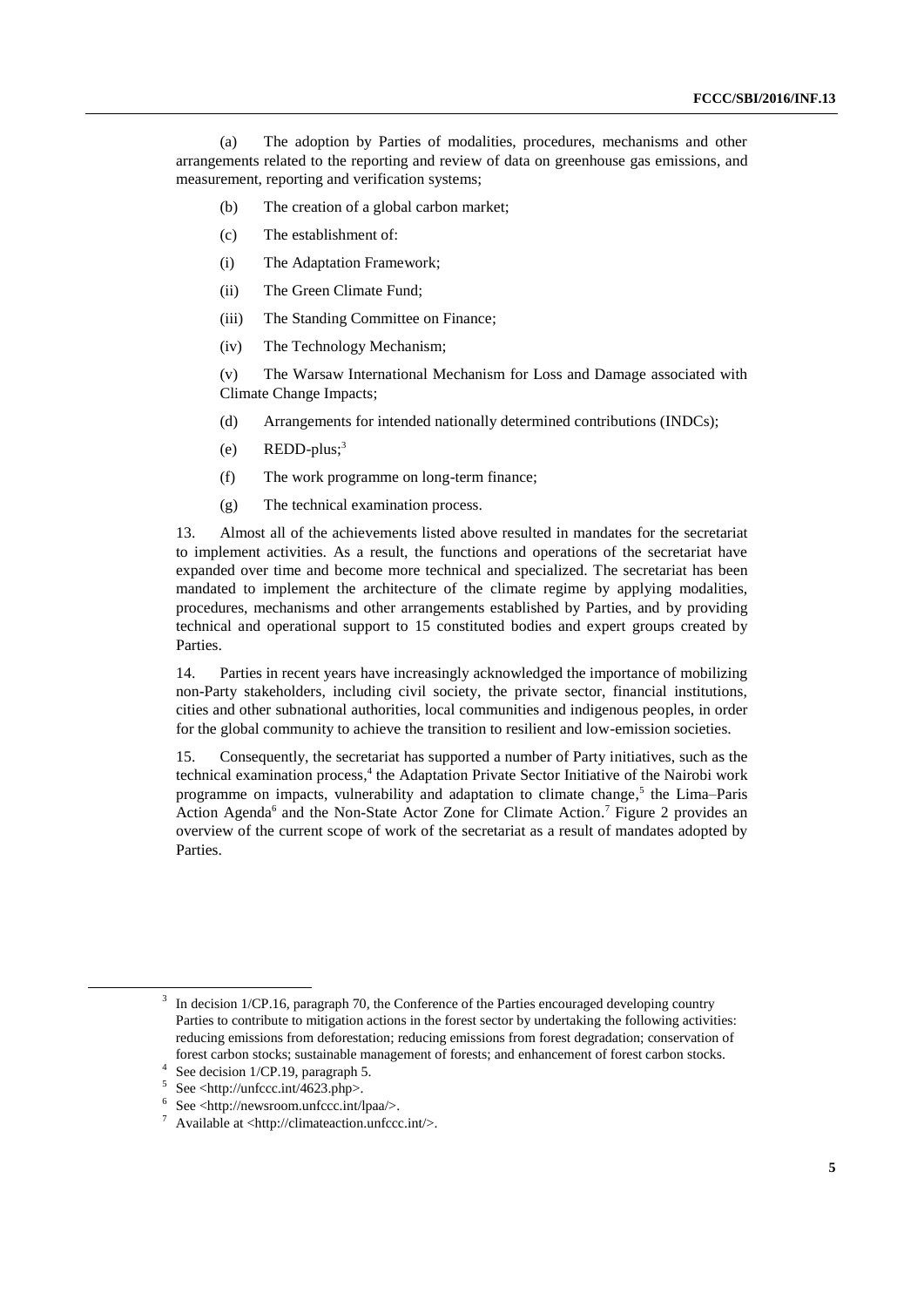

### **B. Resource constraints and the preparation of the UNFCCC budget for 2018–2019**

16. The increasing number of mandates given to the secretariat to support Parties and stakeholders in their efforts to act on climate change has been decoupled from the resources made available to the secretariat to undertake its programme of work.

17. Over previous biennia, the core budget has remained flat and supplementary funding resources have noticeably declined. Figure 3 shows the decrease in contributions to the Trust Fund for Supplementary Activities and the Trust Fund for Participation in the UNFCCC Process over the last three bienniums.

18. The entry into force of the Paris Agreement exacerbated the resource constraints under which the secretariat is currently operating. The secretariat notes that both the adoption of the Paris Agreement and its entry into force took place during the budgetary cycle of 2016–2017, which was approved by decision 22/CP.21 in 2015.<sup>8</sup>

### Figure 3

### **Biennial contributions to the Trust Fund for Supplementary Activities and the Trust Fund for Participation in the UNFCCC Process**



<sup>&</sup>lt;sup>8</sup> Further information on the budgetary implications of the Paris Agreement and decision 1/CP.21 is available at <https://unfccc.int/files/bodies/cop/application/pdf/budgetary\_implication\_of\_decision\_1\_ cp $21.pdf$ .

-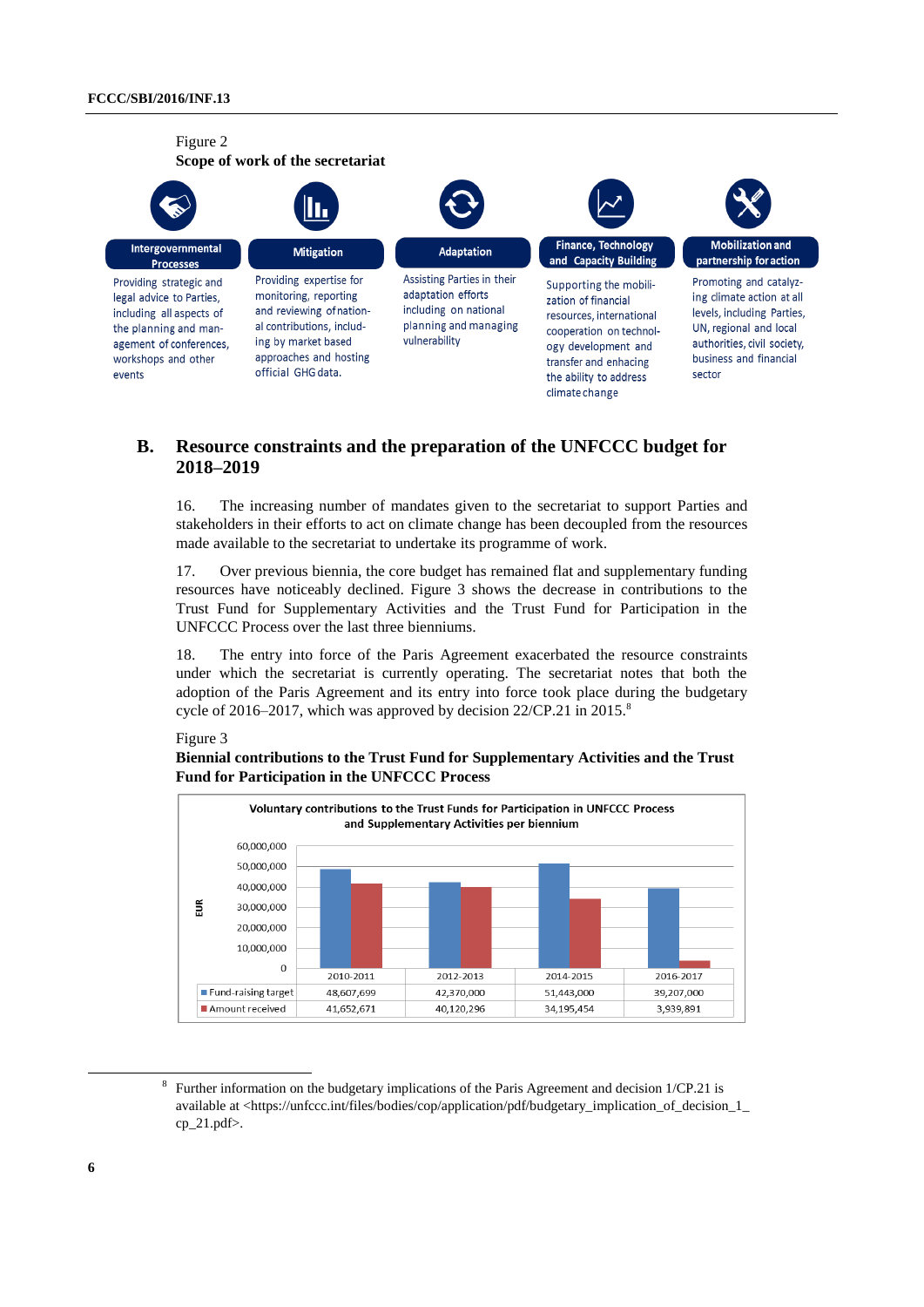19. All governments face financial constraints and need to make prudent use of the resources entrusted to them by their citizens. Acknowledging this reality, the Executive Secretary is of the view that the UNFCCC budget for 2018–2019 must ensure economical use of limited resources while meeting the needs of Parties and achieving the objectives of the historic Paris Agreement.

20. For this purpose, the Executive Secretary has invited Parties to engage early in the budgeting process and to provide input on a number of critical issues in developing the budget for 2018–2019, including the approach to integrating Paris Agreement and Convention activities, opportunities for prioritization and synergies, and ways to enhance the clarity of key information in order to better facilitate deliberations by Parties.<sup>9</sup>

21. At the same time, the secretariat has undertaken several efficiency measures to adjust to the new climate change landscape, including: refocusing and redeploying staff expertise and skills to priorities in the Paris Agreement; enhancing secretariat-wide collaboration mechanisms to respond to strategic priorities; adjusting to changes in the carbon market; and transforming information and communication technology (ICT) services. As a result of these measures, the number of secretariat staff has decreased from 506 to 435 over the past 12 months.<sup>10</sup>

## **III. Evolving functions and operations of the secretariat in the light of the Paris Agreement**

22. The UNFCCC is and will remain the central forum for providing United Nations system leadership and assisting Parties and other stakeholders in the transformation towards a climate-resilient world.

23. To effectively serve this global forum, the secretariat needs to focus its efforts on:

(a) Supporting Parties in completing the work programme resulting from the relevant requests contained in decision 1/CP.21 (hereinafter referred to as the Paris Agreement work programme);

(b) Supporting Parties in swiftly implementing the Paris Agreement, in particular with regard to turning nationally determined contributions (NDCs) and national adaptation plans into actions, policy interventions and investment plans in the context of broader national development plans and the United Nations Sustainable Development Goals (SDGs). It will do so without becoming an 'executing agency' where other organizations have relevant mandates, expertise and capacity;

(c) Engaging stakeholders. Effective climate action will require the support and commitment of all stakeholders, many of whom have long recognized the risks of inertia and are embracing the opportunity for positive change. The secretariat can add value by connecting stakeholders and sharing information on efforts and best practices;

(d) Looking at the role of the UNFCCC in the context of the United Nations, strengthening its ties with, and its catalysing role among, relevant agencies of the United Nations system to more effectively support governments in integrating climate action with the SDGs;

<sup>&</sup>lt;sup>9</sup> As footnote 2 above.

<sup>&</sup>lt;sup>10</sup> For example, the centralized team that supported the negotiations on the Paris Agreement, which was financed exclusively from supplementary resources, was disbanded after the adoption of the Agreement. The new functions arising from the Ad Hoc Working Group on the Paris Agreement were absorbed within other secretariat programmes.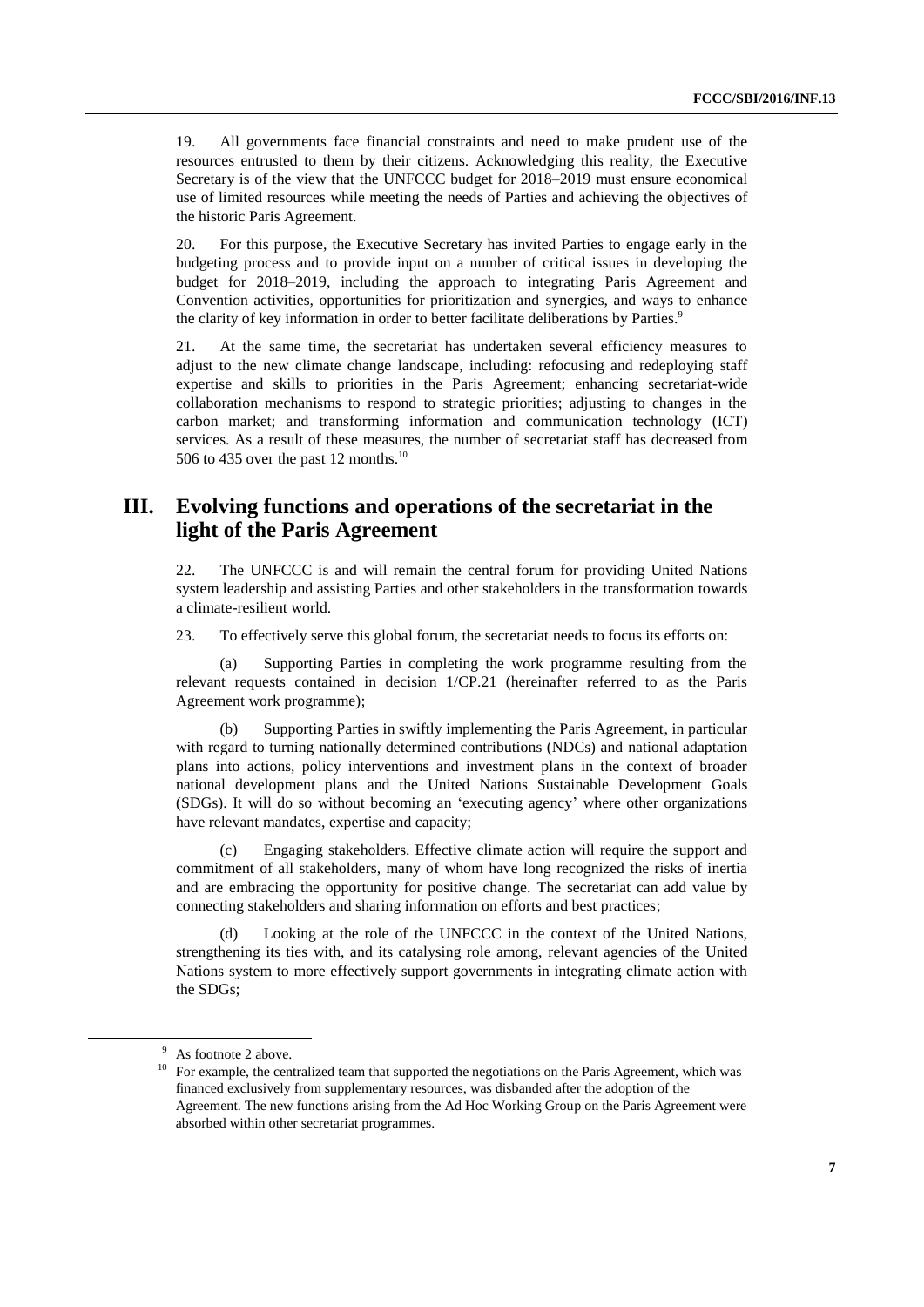(e) Providing reliable and authoritative data and information on emissions trajectories and governments' efforts in relation to mitigation, adaptation and financial support.

24. Figure 4 illustrates the main areas of focus of the secretariat in the light of the Paris Agreement and decision 1/CP.21.

#### Figure 4

#### **Roles of the UNFCCC and the secretariat in the light of the Paris Agreement**



*Abbreviations*: FCCC = Framework Convention on Climate Change, KP = the Kyoto Protocol.

### **A. Specific mandates for the secretariat arising from the Paris Agreement and decision 1/CP.21**

25. The secretariat was mandated to serve the Paris Agreement and to exercise the functions assigned to it under the Agreement and by the Conference of the Parties serving as the meeting of the Parties to the Paris Agreement.<sup>11</sup>

26. This overarching mandate and the mandates under the Paris Agreement work programme reaffirm and intensify the role of the secretariat, further increasing the scope and complexity of its functions and operations in the future: the provision of support to the intergovernmental process remains central; the implementation of the architecture of the climate regime is taken to a new, more demanding level; and the mobilization of enhanced action emerges as a new and compelling thrust. Figure 5 lists the tasks assigned (directly or indirectly) to the secretariat under decision 1/CP.21.

-

 $11$  Article 17 of the Paris Agreement.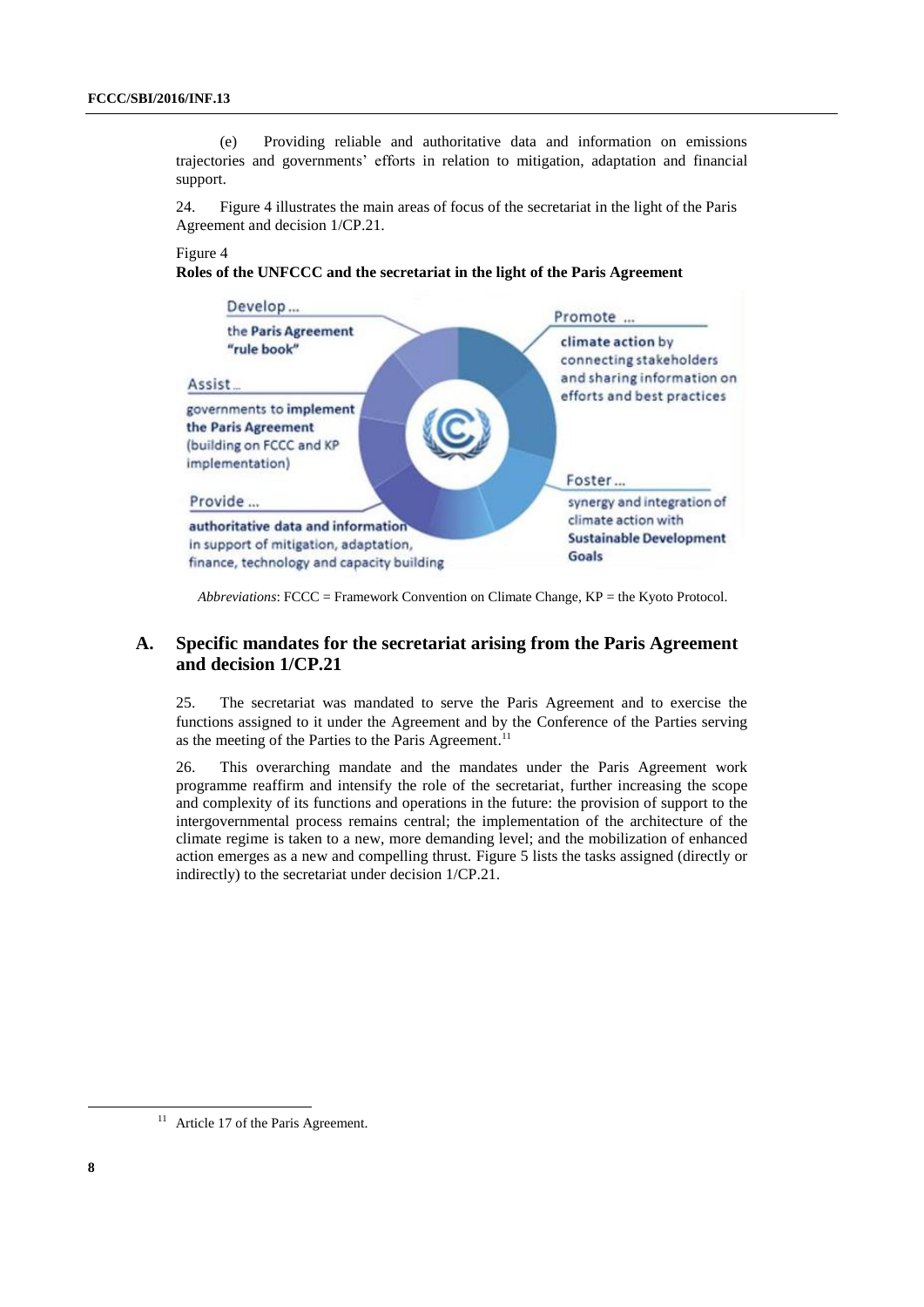

*Abbreviations*: GHG = greenhouse gas, INDC = intended nationally determined contribution, NAZCA = Non-State Actor Zone for Climate Action, NDC = nationally determined contribution, TEP = technical examination process.

### **B. Implementing new mandates and building on existing mandates**

27. As presented in figure 5, many of the tasks assigned to the secretariat under decision 1/CP.21 build on existing mandates. Given the financial constraints of governments, the tremendous challenge set by the many mandates under the Paris Agreement and the need to prioritize activities, the Executive Secretary is of the view that, in preparing the UNFCCC budget for 2018–2019, there is an opportunity to identify synergies between such activities in order to maximize their impact and deliver them without undue incremental cost.

28. At the same time, other tasks assigned to the secretariat under decision 1/CP.21 are new and additional. These are critical elements of the Paris Agreement as well and their implementation should not be put at risk by funding them exclusively through supplementary resources.

29. Further, reflecting on the secretariat's experience in implementing existing mandates provides a sound basis for preparing projections and scenarios to use in developing the UNFCCC budget for 2018–2019.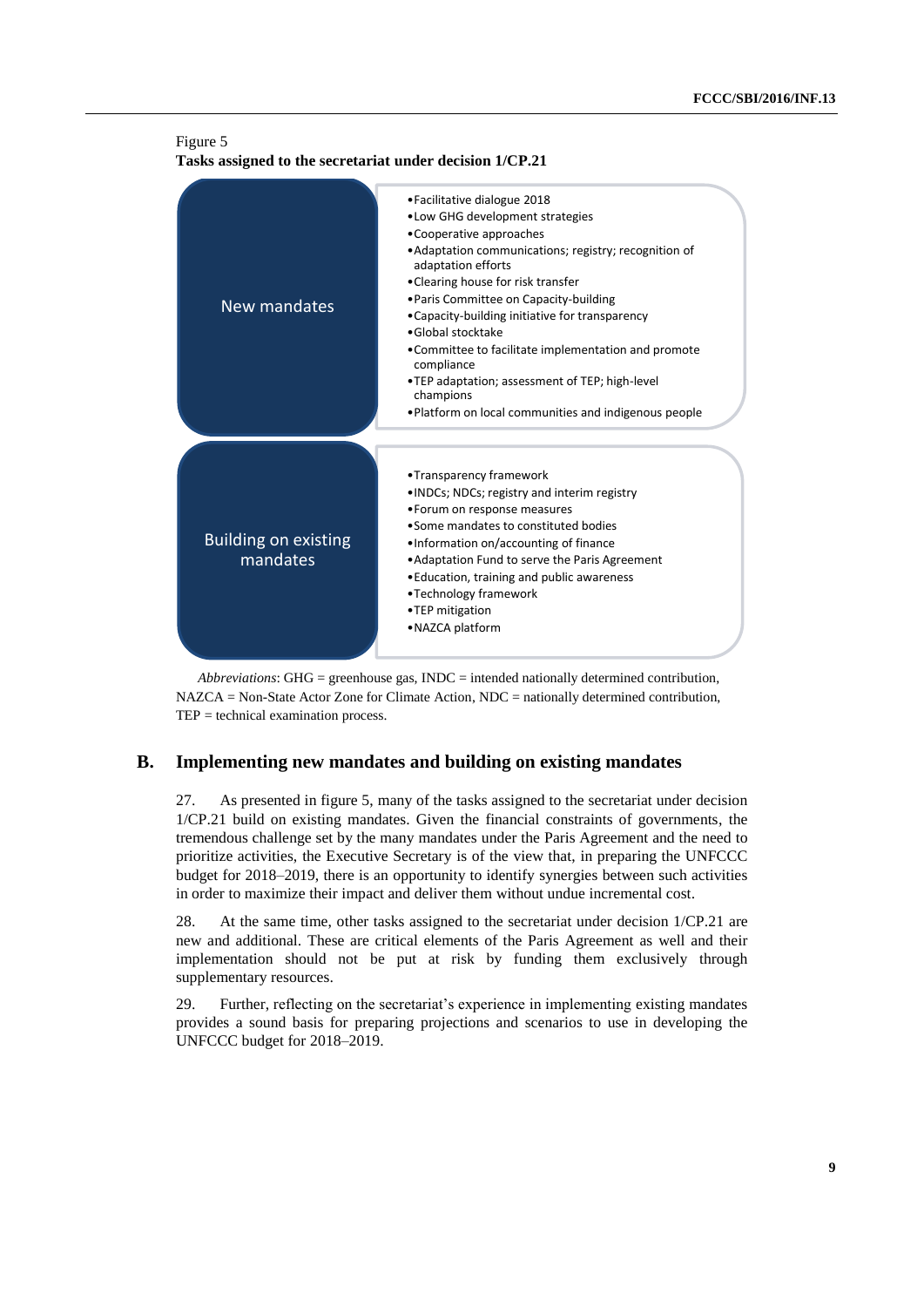#### **1. Developing the rule book of the Paris Agreement**

30. In order to illustrate the challenges in implementing relevant mandates under the Paris Agreement, a case study focusing on the existing regime for measurement, reporting and verification is presented in box 1. Article 13 of the Paris Agreement established an enhanced transparency framework for action and support that will build on and enhance the transparency arrangements under the Convention.



The initial mandated activities under the Convention included the in-depth review of national communications of Parties included in Annex I to the Convention (Annex I Parties) and the review of annual greenhouse gas inventory submissions of Annex I Parties.<sup>4</sup> From 2003, with the implementation of additional mandates stemming from the Kyoto Protocol,<sup>b</sup> the number of tasks related to the existing reporting and review process started to grow significantly. The number of review reports doubled in the review periods 2003–2005 and 2007–2009. *c*

After 2010, with the implementation of the measurement, reporting and verification provisions of the Cancun Agreements, the number of mandated activities implemented by the secretariat almost tripled compared with in the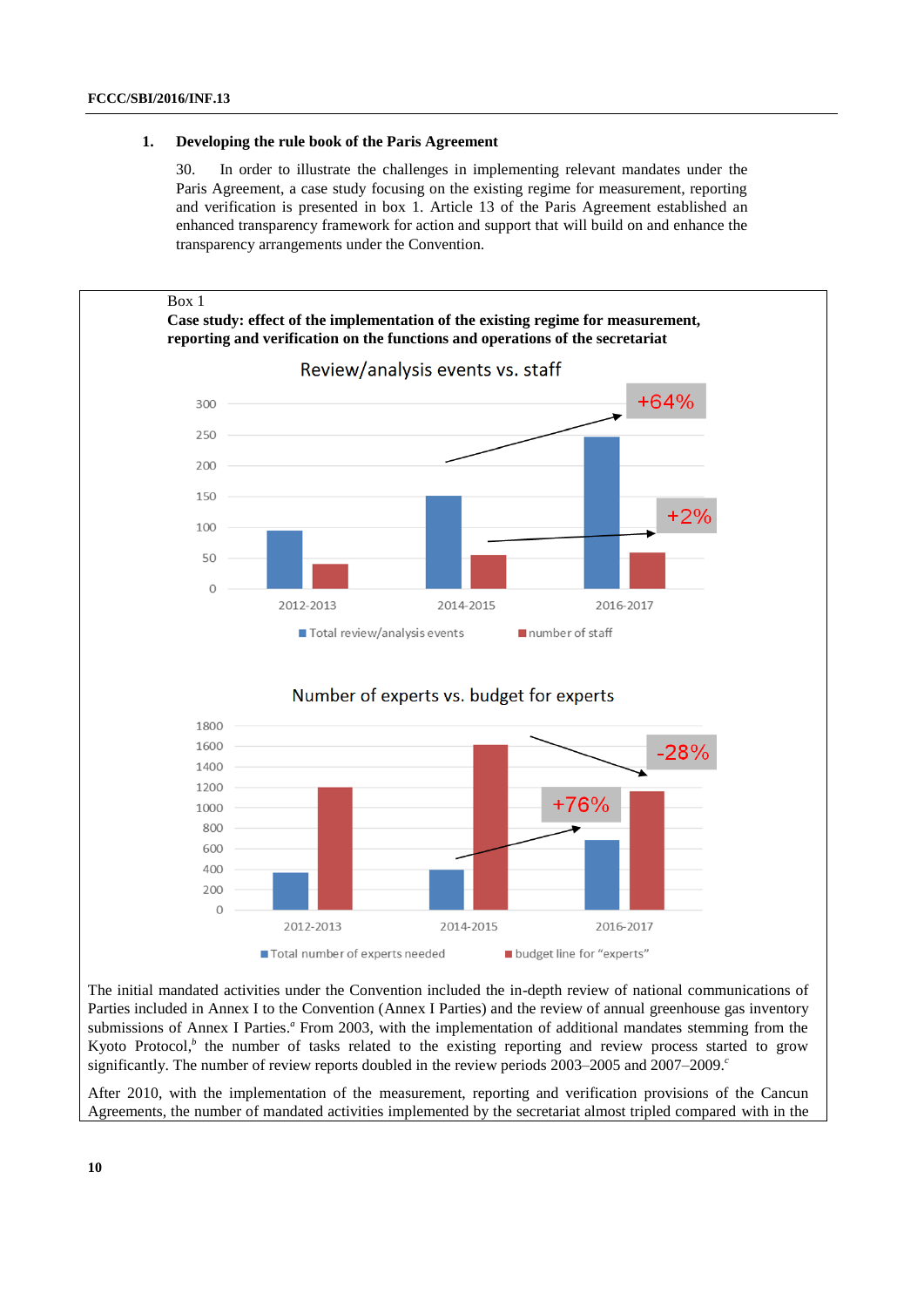previous review period.*<sup>d</sup>*

While the existing regime for measurement, reporting and verification constitutes a key element of the climate architecture agreed by Parties (and shall serve as a basis for the enhanced transparency framework established by the Paris Agreement), its implementation is increasingly dependent on supplementary income, critically affecting the mandated functions and operations of the secretariat.

<sup>*a*</sup> For in-depth reviews of national communications of Annex I Parties, see <http://unfccc.int/2711.php>; for inventory review reports, see <http://unfccc.int/9477.php>.

*<sup>b</sup>*The initial review reports for the first commitment period of the Kyoto Protocol were published in 2007 and 2008; further information is available at <http://unfccc.int/3765.php>. Initial reviews for the second commitment period of the Kyoto Protocol are planned for 2016; further information is available at <http://unfccc.int/9499.php>.

The selected indicative periods of three years (2003–2005, 2007–2009 and 2014–2016) encompass activities within one cycle of review-related activities mandated to the secretariat.

*<sup>d</sup>*These activities relate to the implementation of the international assessment and review process and the international consultation and analysis process, together with the reviews related to the completion of the first commitment period and the commencement of the second commitment period of the Kyoto Protocol. Information on the international assessment and review process and the international consultation and analysis process can be found at <http://unfccc.int/9534.php>.

#### **2. Supporting constituted bodies**

31. Another aspect of the implementation of the Paris Agreement and decision 1/CP.21 relates to the support to be provided by the secretariat to constituted bodies.

32. The Paris Agreement and decision 1/CP.21 gave additional mandates to five existing constituted bodies, namely the Adaptation Committee, <sup>12</sup> the Executive Committee of the Warsaw International Mechanism for Loss and Damage associated with Climate Change Impacts,<sup>13</sup> the Least Developed Countries Expert Group,<sup>14</sup> the Standing Committee on Finance<sup>15</sup> and the Technology Executive Committee.<sup>16</sup>

33. In addition, by decision 1/CP.21, two new constituted bodies were established: the Paris Committee on Capacity-building<sup>17</sup> and the committee to facilitate implementation and promote compliance.<sup>18</sup>

34. In order to inform the preparation of the UNFCCC budget for 2018–2019, box 2 briefly describes the experience of the implementation of the Adaptation Committee and its impact on the functions and operations of the secretariat.

-

<sup>&</sup>lt;sup>12</sup> Decision 1/CP.21 paragraphs 41, 42, 45 and 130.

Decision 1/CP.21 paragraphs 48 and 49.

<sup>&</sup>lt;sup>14</sup> Decision 1/CP.21 paragraphs 41 and 45.

<sup>&</sup>lt;sup>15</sup> Decision 1/CP.21 paragraph 45.

<sup>&</sup>lt;sup>16</sup> Decision 1/CP.21 paragraphs 66 and 109.

<sup>&</sup>lt;sup>17</sup> Decision 1/CP.21 paragraphs 71.

<sup>&</sup>lt;sup>18</sup> Article 15 of the Paris Agreement.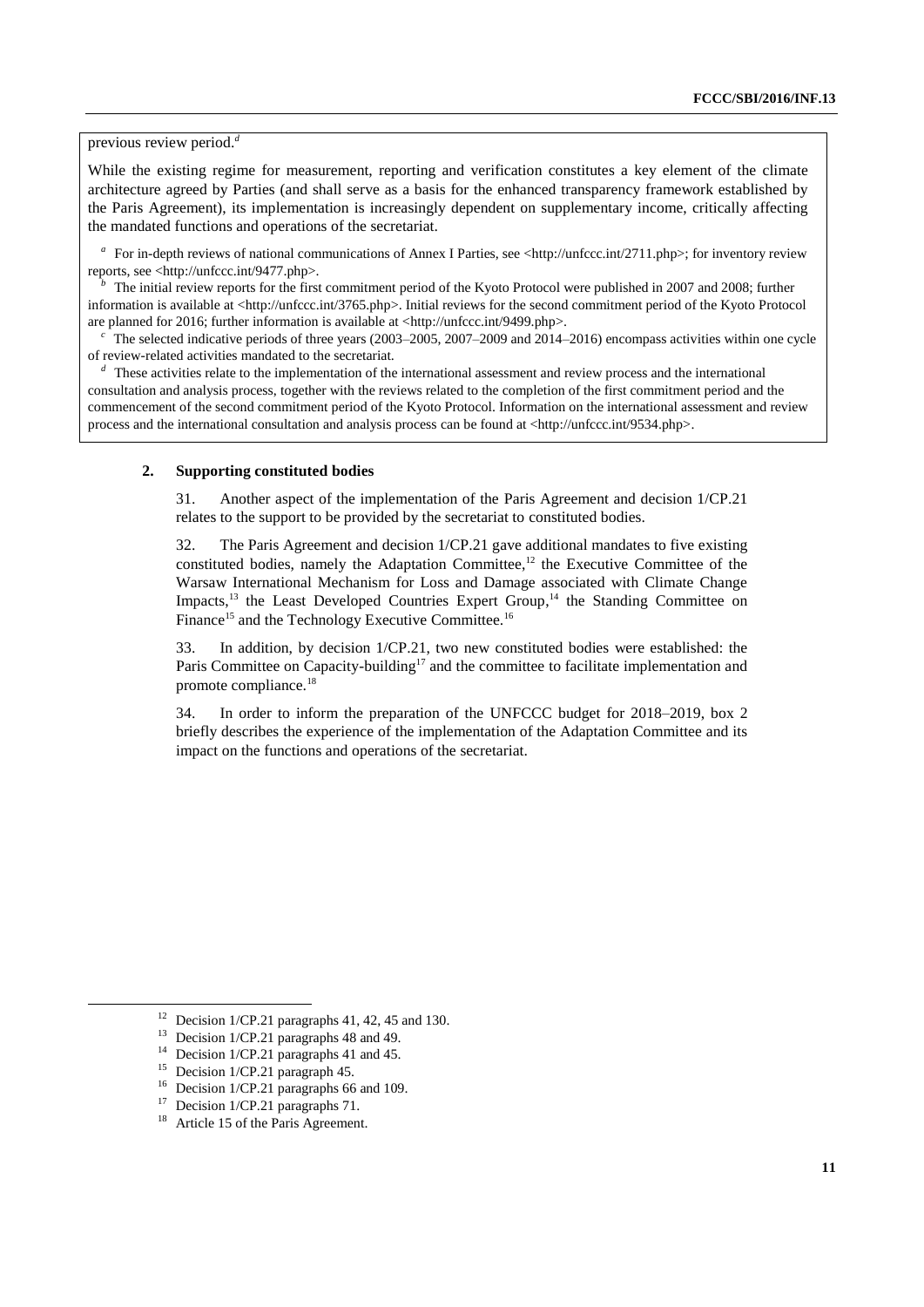#### Box 2



*Abbreviations*: AC = Adaptation Committee, WS = workshops.

The Adaptation Committee (AC) was established in 2010 as part of the Cancun Adaptation Framework.<sup>*a*</sup> In preparing its initial workplan (for 2013–2015), Parties requested the AC to take into account a list of nine indicative activities and to organize its work into three distinct workstreams.*<sup>b</sup>*

During the implementation of the 2013–2015 workplan, Parties requested the AC to undertake additional activities, including organizing annual adaptation forums, a special event and further workshops.*<sup>c</sup>*

The secretariat provided technical and operational support for an average of two meetings a year plus the forums and special event, technical workshops, three published reports, a database of regional centres and numerous background papers.*<sup>d</sup>*

The workplan for 2016–2018 is similar in scope and number of activities to the previous workplan.<sup>*e*</sup> In addition, under decision 1/CP.21, the AC was tasked with:

- Developing modalities and methodologies in support of the implementation of the Paris Agreement in the areas of assessing adaptation needs, recognizing adaptation efforts of developing countries, facilitating the mobilization of support for adaptation, and reviewing the adequacy and effectiveness of adaptation and support;
- Reviewing, in 2017, the work of adaptation-related institutional arrangements under the Convention, with a view to identifying ways of enhancing the coherence of the work;
- Conducting a technical examination process on adaptation from 2016 to 2020, including holding technical expert meetings on adaptation and preparing technical papers;
- Supporting the Least Developed Countries Expert Group in undertaking activities such as workshops and preparing reports in the context of the review of the national adaptation plans in 2018.

To enable the implementation of these additional requests, the secretariat was requested to organize new technical meetings, undertake additional substantial analytical work and coordinate further outreach and collaboration with stakeholders.

- *a* Decision 1/CP.16, paragraph 13.<br>*b* Decision  $2$ /CB.17, appex M, and
- Decision 2/CP.17, annex V, and decision 11/CP.18.
- Decision 1/CP.18, decision 16/CP.19 and SBI 40 conclusions as contained in document FCCC/SBI/2014/8, para. 106.
- An overview of the achievements of the AC during the period 2012–2015 is available at
- <http://unfccc.int/files/adaptation/application/pdf/or\_lowres.pdf>.
	- <sup>e</sup> Decision 3/CP.21.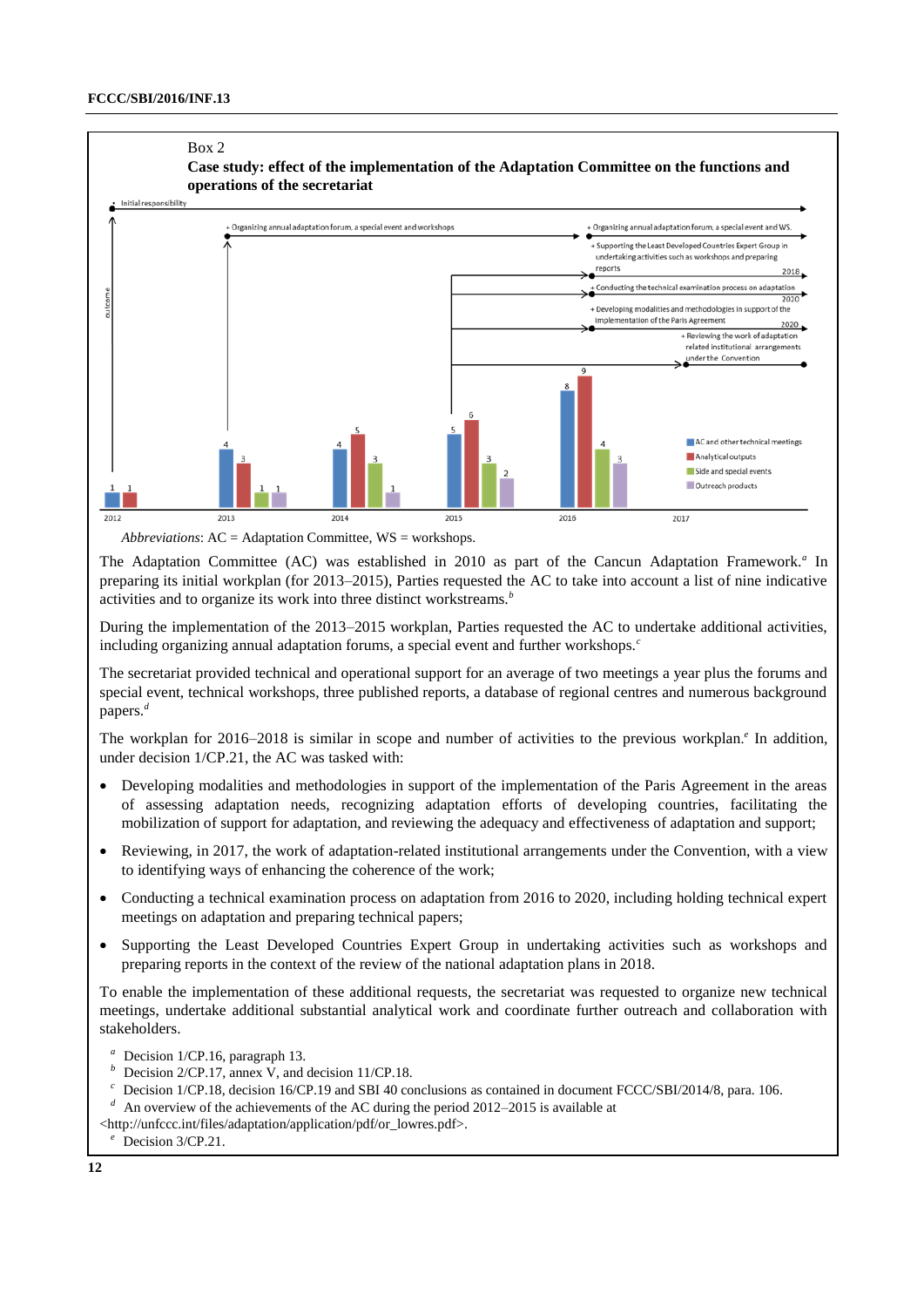#### **3. Building adequate infrastructure**

35. Over the past six years, the secretariat has been investing in new technology platforms to respond to mandates and to service an increasing number of external stakeholders, in addition to providing its standard support services for UNFCCC conferences and workshops.

36. The funding of ICT services has significantly lagged behind the need for new and improved infrastructure, systems and services over the years. In 2015, ICT operations were restructured and streamlined, with a view to increasing cost-effectiveness and enabling a more agile delivery of systems and services. This streamlining has already led to efficiencies. However, current resource levels are insufficient to maintain the required level of service and allow the development of new services to support ongoing and new mandates.

37. A focus in future years will be on the integration of systems and platforms into a more coherent web presence that would focus on enabling climate action among Parties and non-Party actors. The aim is to make information available in a much more proactive manner, not only facilitating easy access to information but also facilitating interaction between Party and non-Party stakeholders on matters related to the implementation of the Paris Agreement and climate action. Figure 6 provides information on some services provided through the secretariat's ICT infrastructure.

#### Universal Virtual Team Room including BUF **RD Facilitative Sharing of Views Portal (FSV)** New GHG Inventories Data Interface CHC Inventories Virtual Team Poor **New GHG Inventories Review Tools** lew GHG Inventories Reports eNetwork .<br>Climate Neutral Nov **IDC Registry BR Virtual Team Room FODS Documents System** oster of Expert **NV CRE Renorte INDC Registry Submission Portal** .<br>Nairobi Work Programme Porta .<br>NAMA Registry UNFCCC Newsroon NAP Central **NAZCA Portal** .<br>Riannial Danort (RD) Common Tabular Fr Membership and Electoral Portal **BR** Data Interface **CDM Registry BR Multi-lateral Assessmen** CDM Information System **CRF Reporter** GHG Inventories Data Interface CHC Inventories Review Tools **GHG Inventories Reports Online Registration System** Compilation and Accounting Databas **Customer Relationship Management Platform** .<br>Online Registration System **SharePoint Collaboration Platforn Datawarehouse Platform** New Datawarehouse and Business Intelligence Platform **Java/Zope Platform** ICT Support to Workshops (60+ in 2015 and 2016) Support to sessions of the COP, CMP, subsidiary bodies, and ad-hoc working groups

*Abbreviations*: BR = biennial report, BURs = biennial update reports, CDM = clean development mechanism, CMP = Conference of the Parties serving as the meeting of the Parties to the Kyoto Protocol, COP = Conference of the Parties, CRF = common reporting format, EODS = Electronic Official Document System, GHG = greenhouse gas, ICT = information and communication technology, INDC = intended nationally determined contribution, NAMA = nationally appropriate mitigation action, NAP = national adaptation plan, NAZCA = Non-State Actor Zone for Climate Action, NDC = nationally determined contribution.

2014

2013

2015

#### Figure 6

**Prior 2013** 

### **Services provided through the secretariat's information and communication technology infrastructure**

2016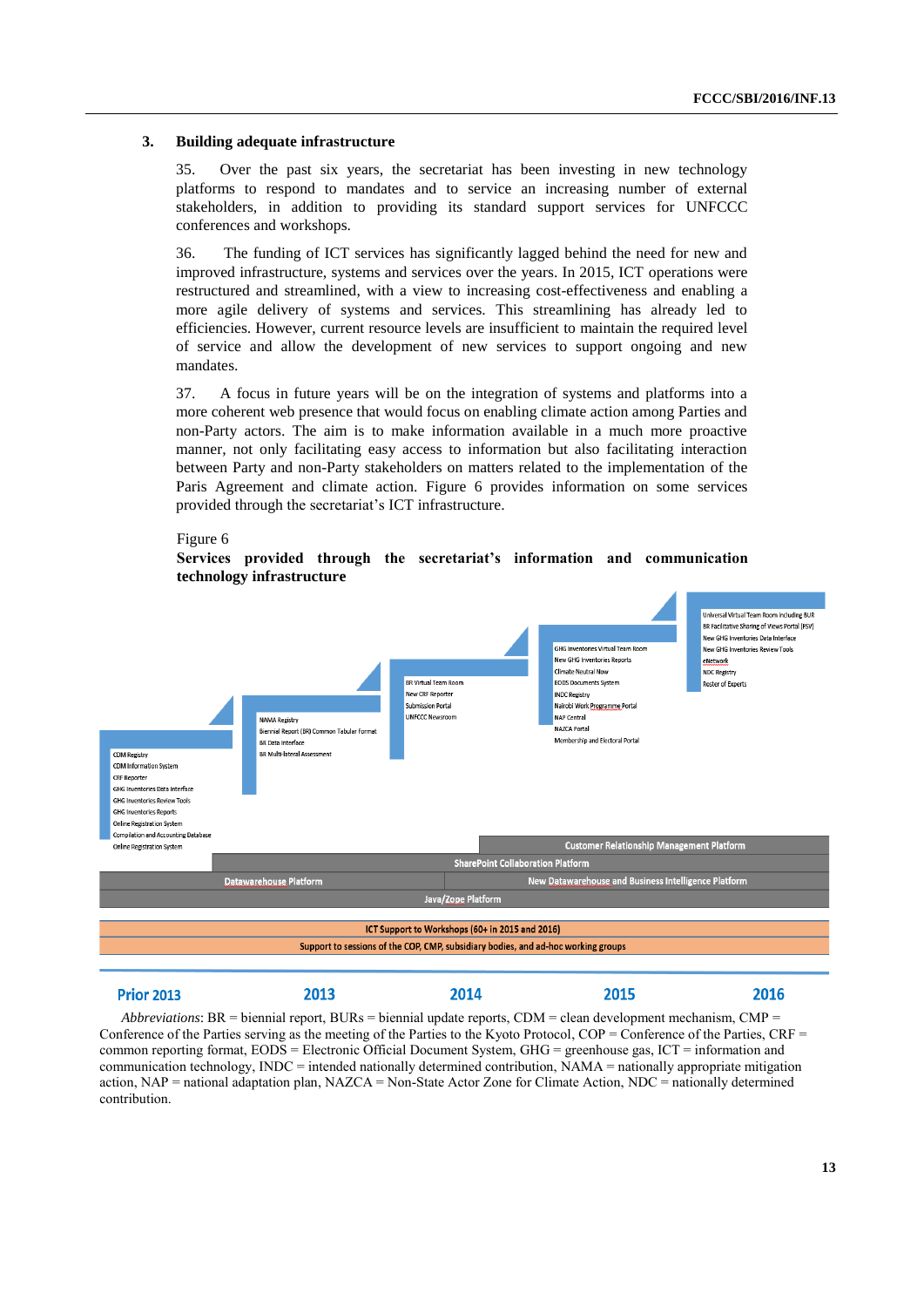## **C. Providing continued support to the intergovernmental process**

38. The intergovernmental process that led to the Paris Agreement represents a period of intense negotiations. The operations of the secretariat in recent years reflect this. While it may be expected that the number of sessions per year will now decrease compared with in previous years and return to the norm that has always been used for budgeting purposes, it is likely that the level of support required of the secretariat, in terms of both substantive support and conference services, will remain significant.

39. The scope of decision 1/CP.21 and its timelines, the upcoming entry into force of the Paris Agreement and the implementation of new processes, in particular the global stocktake, suggest a fairly intensive intergovernmental process up until 2020 and even beyond, as the first global stocktake will take place in 2023.<sup>19</sup>

40. In terms of levels of participation and related conference services required, statistics related to the sessions in 2016 suggest that the size of UNFCCC conferences will remain significant. Considering that 2015 was an exceptional year in terms of climate change negotiations, the decreases in the overall number of participants, number of in-session meetings and number of official side events at the May 2016 sessions in comparison with the June 2015 sessions are relatively moderate (by 18–20 per cent). The increase of 16 per cent in the number of in-session official documents illustrates the intensity of the work ahead.

41. Levels of participation are also an indicator that the mobilization of enhanced action is a new and compelling thrust. The number of admitted observer organizations almost doubled in the last eight years, reaching 2,000 in 2015. Nominations by observer organizations to attend sessions of the Conference of the Parties (COP) have regularly exceeded 10,000 since 2009, reaching 24,500 for COP 21 and approximately 20,000 for COP 22. With the recognition in decision 1/CP.21 of the efforts of non-Party stakeholders to address and respond to climate change,<sup>20</sup> it is expected that their engagement will continue and grow.

42. The increased mobilization of non-Party stakeholders can also be observed in the growing number of side events, including opportunities for showcasing action, at COP sessions. These events complement the intergovernmental process, further enriching the implementation of the climate regime and stimulating climate action. Figure 7 shows the increase in the number of side events over the years.

<sup>&</sup>lt;sup>19</sup> Paris Agreement, Article 14.

<sup>&</sup>lt;sup>20</sup> Decision 1/CP.21, paragraph 133.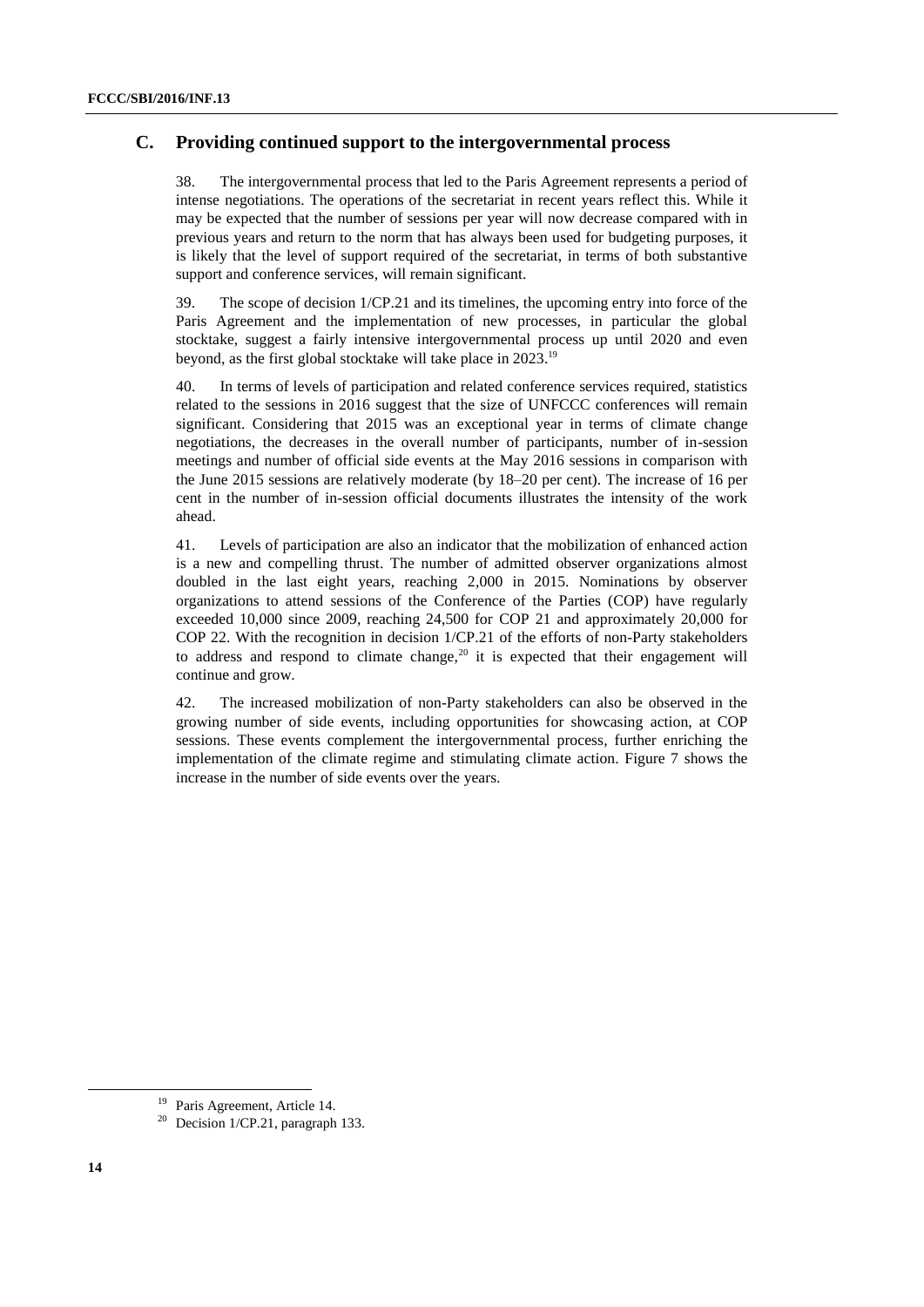#### Figure 7

-

**Number of side events per session of the Conference of the Parties and the Conference of the Parties serving as the meeting of the Parties to the Kyoto Protocol**



*Abbreviations*: CMP = Conference of the Parties serving as the meeting of the Parties to the Kyoto Protocol,  $COP =$ Conference of the Parties,  $IGO =$  intergovernmental organization,  $NGO =$ non-governmental organization.

43. Further consideration of adequate approaches to engagement and cooperation may be needed in the light of foreseeable constraints, including available infrastructure and resources.

### **D. Catalysing climate action in the context of sustainable development**

44. In 2015, the global community converged on an integrated vision for the future articulated through the Paris Agreement and the 2030 Agenda for Sustainable Development.<sup>21</sup> Taken together, they present one common vision for the well-being of all peoples and set in motion the economic, societal and environmental transformation needed to realize that vision.

45. The deep synergy between the Agreement and the 2030 Agenda requires a structural transformation that will enable national governments to integrate climate action and the 17 SDGs of the 2030 Agenda. Action on climate change is fundamental to achieving sustainable development. Efforts on both fronts cannot be pursued in isolation but must be well integrated, at both the international and national level.

46. The synergy between the Agreement and the 2030 Agenda is manifested in the policies and measures that national governments have committed to in their NDCs and national adaptation plans. They are the vehicles that will allow national governments to turn planning into actions, policy interventions and investment plans.

47. For this purpose, in addition to facilitating the mobilization of support for the preparation and communication of the INDCs, NDCs and adaptation communications of developing country Parties, the secretariat is expected to provide support to developing country Parties to help them to increase their ability to participate effectively in the implementation of the Paris Agreement.

<sup>21</sup> See <http://www.un.org/ga/search/view\_doc.asp?symbol=A/RES/70/1&Lang=E>.